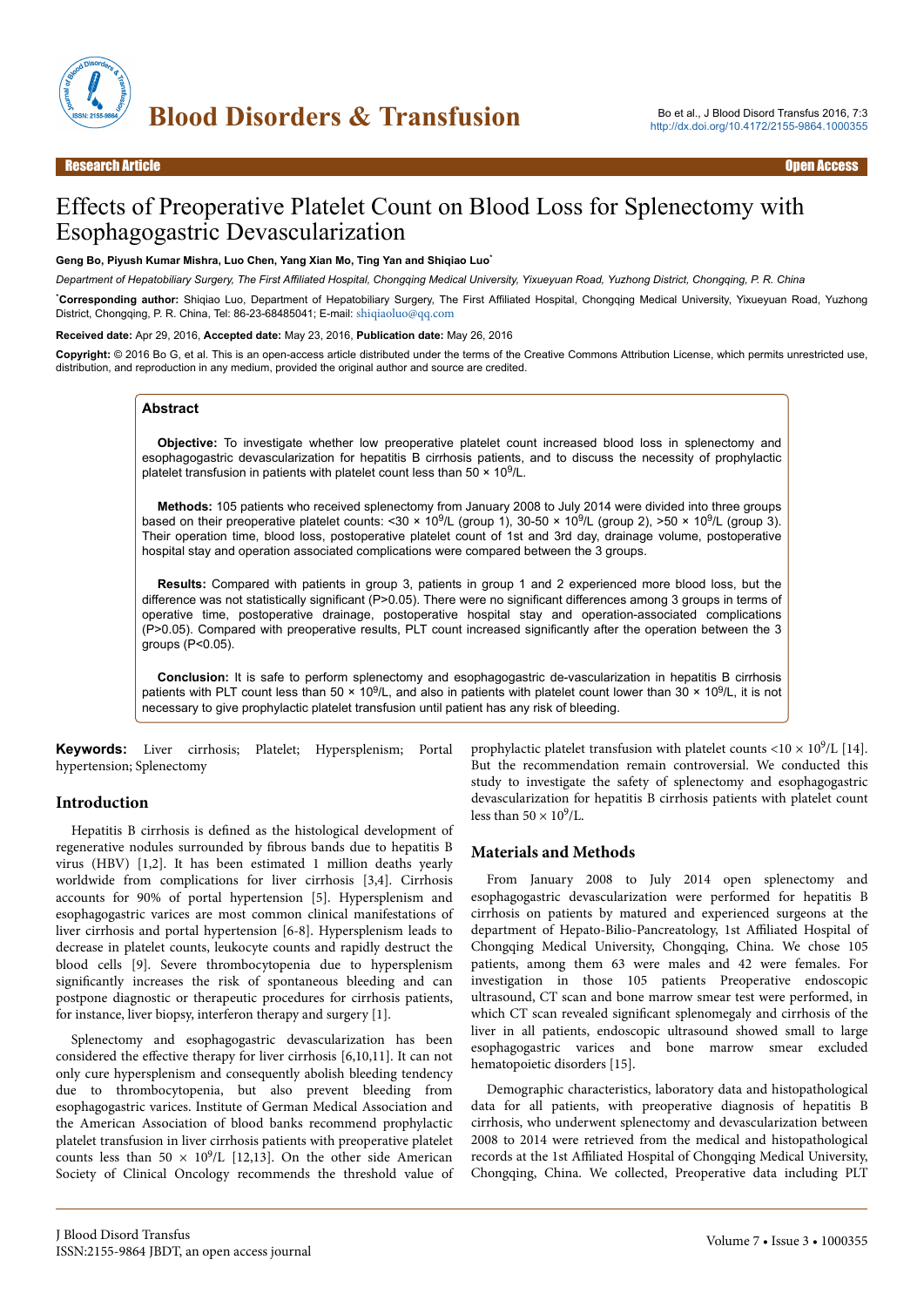### Page 2 of 6

counts, PT, albumin, spleen size, child-Pugh scores, portal vein diameter, total bilirubin/direct bilirubin. Existence of ascites or hepatic encephalopathy was also revealed preoperatively. Intraoperative data including blood loss, PLT transfusion rate and operation time. Postoperative data including drainage volume, PLT count on 1st and 3<sup>rd</sup> day, postoperative complications and hospital stays (day). All patients were divided into 3 groups based on their preoperative platelet counts.

### **Operation procedures**

Splenectomy and esophagogastric devascularization were performed by the surgical team of Hepato-Bilio-Pancreatology department. A modified Hassab's surgery was performed to treat esophageal varices in patients with portal hypertension as a result of cirrhosis of the liver [16,17]. Splenic artery was ligated, using traditional ligature and severed before splenectomy, vessels of upper half stomach and 6-10 cm distal esophagus were severed, no pyeloroplasty was carried out and a drainage tube was placed under the left diaphragm [17].

#### **Statistical analysis**

Numerical values were expressed as mean ± standard deviation. Statistical analyses were performed by using SPSS20.0 for windows. Statistical comparisons between pre-operative and post-operative platelet count were made by using student's t-test and the chi-square test. Values of p less than 0.05 were considered statistically significant

#### **Results**

Demographic characteristics on comparison of preoperative values among the three groups are shown in Table 1.

Group 1 and group 2 has shown noticeably lower platelet counts on comparison with group 3 (22.4 [range, 7-29] vs. 65.5 [range, 50-152], p<0.001), (41.3 [range, 31-49] vs. 65.5 [range, 50-152], p<0.001), the differences came out on comparison between the three groups in terms of age, HB, PT, Alb, BMI, spleen size, portal vein diameter (PVD) and Child-Pugh score.

| <b>Variables</b>                                                                                                   | Group 1          | Group 2          | Group 3          | pa                       | Pb        |  |
|--------------------------------------------------------------------------------------------------------------------|------------------|------------------|------------------|--------------------------|-----------|--|
| Cases                                                                                                              | 26               | 43               | 36               | $\overline{\phantom{a}}$ | $\sim$    |  |
| Sex (F/M)                                                                                                          | <b>Jun-20</b>    | 21/22            | 16/20            | <b>NS</b>                | <b>NS</b> |  |
| Age (y)                                                                                                            | 49.5 (24-68)     | 47.0 (21-82)     | 49.9 (23-73)     | <b>NS</b>                | <b>NS</b> |  |
| $Hb$ (g/L)                                                                                                         | 96.0 (77-124)    | 101.4 (70-145)   | 95.4 (57-128)    | NS                       | <b>NS</b> |  |
| PLT $(x 10^9/L)$                                                                                                   | 22.4 (7-29)      | 41.3 (31-49)     | 65.5 (50-152)    | 0.001                    | 0.001     |  |
| PT(s)                                                                                                              | 16.2 (12.1-19.6) | 15.6 (12.4-21.3) | 15.5 (12.0-18.0) | <b>NS</b>                | <b>NS</b> |  |
| Alb (g/L)                                                                                                          | 34.4 (27-45)     | 35.8 (21-44)     | 35.6 (21-51)     | <b>NS</b>                | <b>NS</b> |  |
| BMI ( $kg/m2$ )                                                                                                    | 22 (18-29)       | 23 (19-27)       | 22 (17-28)       | <b>NS</b>                | <b>NS</b> |  |
| Child-Pugh class                                                                                                   |                  |                  |                  |                          |           |  |
| Α                                                                                                                  | 15               | 35               | 27               |                          |           |  |
| B                                                                                                                  | 11               | $\overline{7}$   | 9                |                          |           |  |
| C                                                                                                                  | 0                | $\mathbf{1}$     | $\mathbf 0$      |                          |           |  |
| Child-Pugh score                                                                                                   | $6.3(5-9)$       | $5.8(5-11)$      | $5.9(5-8)$       | 0.085                    | 0.749     |  |
| Spleen size (cm)                                                                                                   | 20.1 (10-35)     | 19.0 (12-25)     | $18.1(11-27)$    | <b>NS</b>                | <b>NS</b> |  |
| Portal vein diameter (mm)                                                                                          | 16.9 (11-24)     | 16.2 (11-22)     | 16.7 (10-22)     | <b>NS</b>                | <b>NS</b> |  |
| Data are presented as median (range) or n, unless otherwise indicated<br>Pa comparison between group 1 and group 3 |                  |                  |                  |                          |           |  |

Pub comparison between group 2 and group 3

NS not significant

Table 1: Demographic characteristics.

A comparison of operative outcomes and postoperative details between three groups are shown in Table 2. Compared with patients in group 3, patients of group 1 had more blood loss (682.7 [range 100-2000] vs. 544.7 ml [range 50-1800], p=0.334), but the difference was not statistically significant. On comparison of group 1 with group 3 in terms of operation time (199.4 [range 95-460] vs. 197.5 min [range 60-360]], p=0.806), drainage volume of the 1st postoperative day (207.9 [range 5-480] vs. 176.6 ml [range 2-970], p=0.477), drainage volume of the 3rd postoperative day (136.9 [range 0-750] vs. 137.1 ml [range 0-610], p=0.996), postoperative hospital stays of the two groups has shown no statistically significant (13.8 [range 8-28] vs. 13.6 day [range 8-32], p=0.888). There were no significant differences on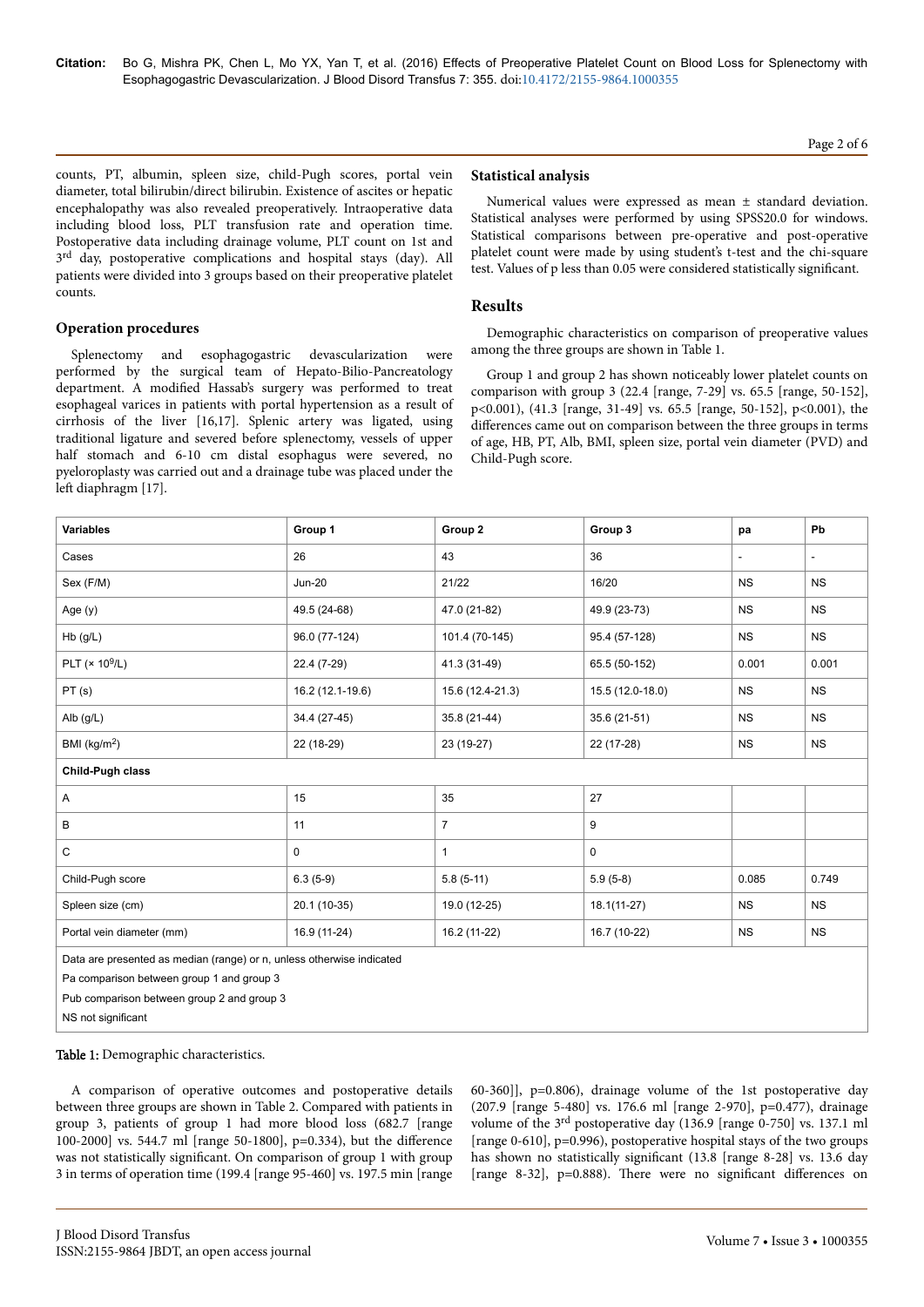# Page 3 of 6

comparison of group 2 and group 3 in terms of blood loss (678.1 [range 50-3000] vs. 544.7 ml [range 50-1800], p=0.295) operation time (203.8 [range 75-400] vs. 197.5 min [range 60-360], p=0.644), 1st day postoperative drainage (189.4 [range 10-600] vs. 176.6 ml [range 2-970], p=0.437) and hospital stays (14.6 days [range 6-30] vs. 13.6 days [range 8-32], p=0.721), 3rd day postoperative drainage (181.9 ml [range 0-1600] vs. 137.1 ml [range 0-610],  $p=0.437$  and hospital stays (14.1 [range 6-30] vs. 13.6 [range 8-32], p=0.742). In group 1, 6 patients received intraoperative PLT transfusion, among them 3 patients experienced more than 1000 ml blood loss, the other two suffered blood loss of 505 ml, 220 ml. In group 2, 4 patients received intraoperative PLT transfusion, as 2 patients experienced blood loss of more than 800ml and the other two suffered blood loss of 60 0ml, 200 ml respectively. In group 3, 2 patients received PLT transfusion, as their blood loss was 810 ml, 220 ml respectively.

| <b>Variables</b>          | Group 1          | Group 2         | Group 3         | pa        | Pb        |
|---------------------------|------------------|-----------------|-----------------|-----------|-----------|
| Operation (min)           | 199.4 (95-460)   | 203.8 (75-400)  | 197.5 (60-360)  | <b>NS</b> | <b>NS</b> |
| EBL (ml)                  | 682.7 (100-2000) | 678.1 (50-3000) | 544.7 (50-1800) | <b>NS</b> | <b>NS</b> |
| Platelet transfusion      | May-26           | Apr-43          | Feb-36          | <b>NS</b> | <b>NS</b> |
| POD 1 PLT                 | 72.2 (20-222)    | 94.6 (33-240)   | 100.9 (31-198)  | 0.009     | <b>NS</b> |
| POD 3 PLT                 | 124.8 (28-336)   | 177.0 (55-300)  | 224.3 (58-532)  | 0.001     | <b>NS</b> |
| POD 1 drain exudates (ml) | 207.9 (28-336)   | 189.4 (10-600)  | 176.6 (2-970)   | <b>NS</b> | <b>NS</b> |
| POD 3 drain exudates (ml) | 136.9 (0-750)    | 181.9 (0-1600)  | 137.1 (0-610)   | <b>NS</b> | <b>NS</b> |
| PHS (days)                | 13.8 (8-28)      | $14.1(6-30)$    | 13.6 (8-32)     | <b>NS</b> | <b>NS</b> |
|                           |                  |                 |                 |           |           |

Data are presented as median (range) or n

EBL estimated blood loss, POD postoperative day, PHS postoperative hospital stay

Pa comparison between group 1 and group 3

Pb comparison between group 2 and group 3

NS not significant

Table 2: Operative outcomes and postoperative details.

Postoperative complications of patients among three groups are shown in Table 3. In this study a total number of 31 patients experienced postoperative complications, 11 patients in group 1 (42.3%), 12 patients in group 2 (28%), 8 patients in group 3 (22.2%). No any patient died of operation related complications in our study. One patient in group 1 suffered postoperative bleeding, peripheral vascular hemorrhage of pancreas was found on repeated surgery, bleeding stopped after suturing of vessels, and was discharged on the 10th postoperative day. 3 patients experienced splenic venous thrombus, 2 patients with pancreatic leakage, 2 patients developed pleural fluid postoperatively and were treated with conservative treatment and discharged. One 44 year old male patient in the group 1 with two complications, bacterial peritonitis and lung infection having preoperative PLT count of  $24 \times 10^9$ /L, child-Pugh score 6, operation time 170 min, intraoperative bleeding 500 ml, has not received any blood transfusions during and after surgery. Anti-infection treatment were given to the patient after surgery and discharged from the

hospital on 27<sup>th</sup> day. In group 2, 6 patients were complicated with splenic vein thrombosis and 2 complicated with portal vein thrombosis, 2 patients experienced postoperative wound infection, 1 with pleural fluid, 1 with bacterial peritonitis, all the patients received conservative treatment and discharged from hospital. A prolonged stay in hospital after surgery, a 36 years old male patient with preoperative PLT  $45 \times 10^9$ /L, child-Pugh score 5, operation time 90 min, intraoperative bleeding 100 ml, postoperative wound infection, was given conservative treatment and discharged on the 30<sup>th</sup> day. In group  $\frac{3}{2}$ , 2 patients with pleural effusion, 2 cases with pulmonary infection, 2 cases of postoperative wound infection, 1 case of urinary tract infections and 1 case of splenic vein thrombosis, were treated by conservative treatment and discharged from hospital. Overall, among all the patients in three groups, patients of group 1 had much higher operation associated complications than other two groups, but the differences were not statistically significant.

| <b>Complications</b>   | Group 1 | Group 2 | Group 3 | рa | Pb |
|------------------------|---------|---------|---------|----|----|
| Postoperative bleeding |         |         |         |    |    |
| Splenic vein thrombus  |         |         |         |    |    |
| Pancreatic leakage     |         |         |         |    |    |
| Pleural effusion       |         |         |         |    |    |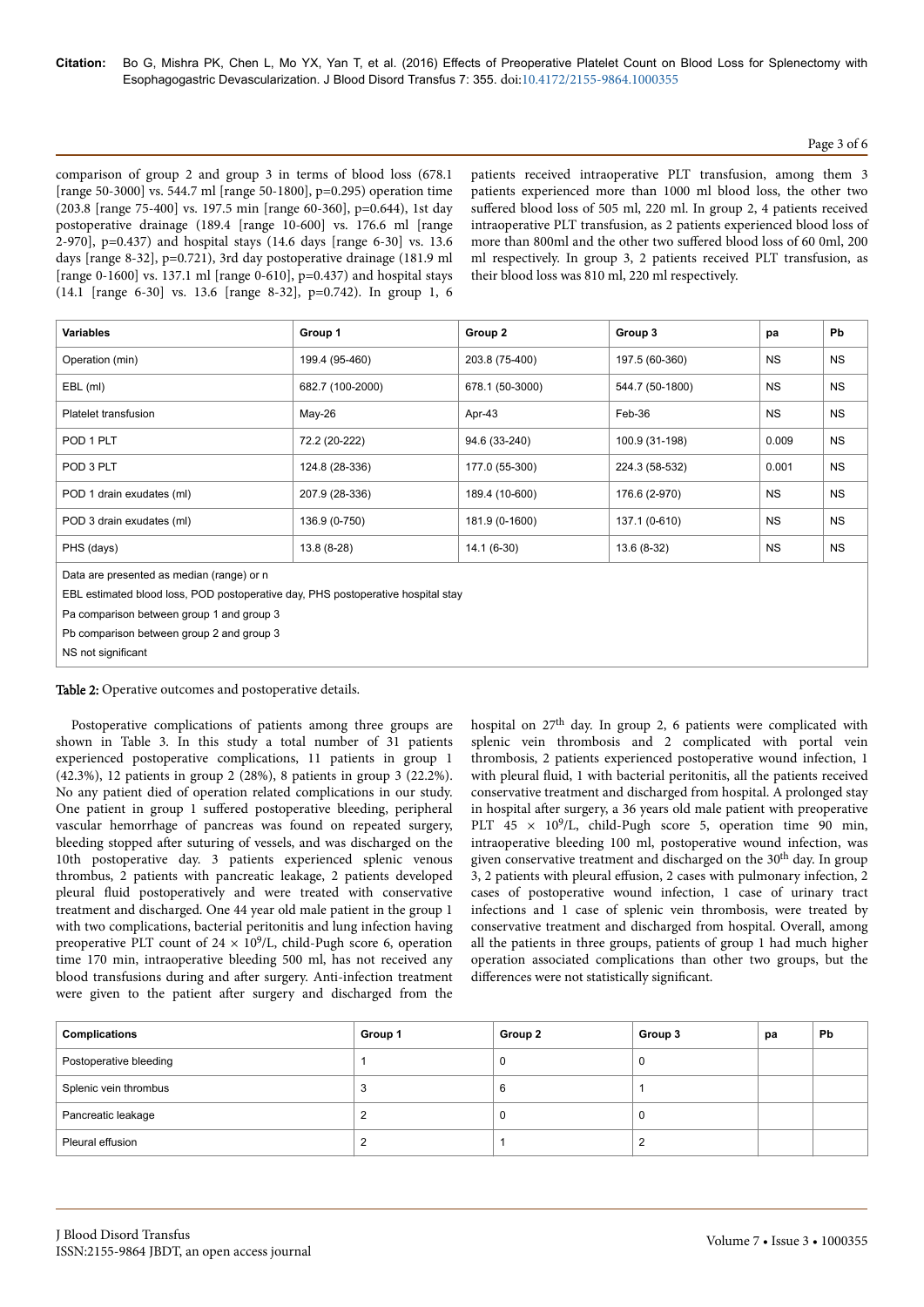**Citation:** Bo G, Mishra PK, Chen L, Mo YX, Yan T, et al. (2016) Effects of Preoperative Platelet Count on Blood Loss for Splenectomy with Esophagogastric Devascularization. J Blood Disord Transfus 7: 355. doi[:10.4172/2155-9864.1000355](http://dx.doi.org/10.4172/2155-9864.1000355)

# Page 4 of 6

| Peritonitis                                                     |             |                | 0              |           |           |  |
|-----------------------------------------------------------------|-------------|----------------|----------------|-----------|-----------|--|
| Pulmonary infection                                             |             | 0              | 2              |           |           |  |
| Incision infection                                              |             | $\overline{2}$ | $\overline{2}$ |           |           |  |
| Portal venous thrombosis                                        | $\mathbf 0$ | $\overline{2}$ | $\mathbf 0$    |           |           |  |
| Ureter infection                                                | $\mathbf 0$ | $\Omega$       |                |           |           |  |
| Total                                                           | 11 (42.3%)  | 12 (28.0%)     | $8(22.2\%)$    | <b>NS</b> | <b>NS</b> |  |
| Data are presented as n (%)                                     |             |                |                |           |           |  |
| Pa comparison between group 1 and group 3                       |             |                |                |           |           |  |
| Pb comparison between group 2 and group 3<br>NS not significant |             |                |                |           |           |  |

#### Table 3: Complications.

Patients of the three groups with postoperative changes in platelets are shown in Table 4. We found significant difference on comparison of preoperative platelet counts with postoperative platelet counts, as platelet counts improved significantly in patients of all the three groups post-operatively. Pre and postoperative platelet counts changes in group 1 to (22.4 [range 7-29] vs. 124.8 [range 28-336], p<0.001), group

2 to (41.3 [range 31-49] vs. 177.0 [range 55-300], p<0.001), group 3 to (65.5 [range 50-152] Vs. 224.3 [range 58-532], p<0.001).

There was significant improvement in platelet count after 72 h of splenectomy (<0.05).

|                                                                  | 1 day pre-operation | 3 days post operation | P     |  |  |
|------------------------------------------------------------------|---------------------|-----------------------|-------|--|--|
| Group 1                                                          | $22.4(7-29)$        | 124.8(28-336)         | 0.001 |  |  |
| Group 2                                                          | 41.3(31-49)         | 177.0(55-300)         | 0.001 |  |  |
| Group 3                                                          | 65.5(50-152)        | 224.3(58-532)         | 0.001 |  |  |
| Data are presented as median (range)                             |                     |                       |       |  |  |
| P shows comparison between preoperative and postoperative values |                     |                       |       |  |  |
| NS not significant                                               |                     |                       |       |  |  |

Table 4: Changes in platelet counts after the operation.

#### **Discussion**

Chronic hepatitis B virus (HBV) infection is a major global public health problem with an estimated 1 million deaths yearly worldwide from complications of liver cirrhosis. Нe prognosis for patients with decompensated HBV cirrhosis is poor, with a 5-year survival of only 14% compared with 84% in patients with compensated HBV cirrhosis [3]. Hypersplenism, splenomegaly and portal hypertension are common complications of liver cirrhosis associated with HBV. Hypersplenism often led to thrombocytopenia, leukopenia and anemia. Treatment includes drug therapy, liver transplantation, splenic artery embolization and resection of spleen for hypersplenism [18]. However Djordjević et al. [19] reported in his studies that there is no any correlation between spleen size and platelet counts [19]. Splenectomy is indicated when the platelet count goes below 30  $\times$ 10<sup>9</sup> /L [20]. In 1950 for the first time open splenectomy was performed and was considered feasible and safe for liver cirrhosis after development of more than 60 years [21-23]. Нe main purpose of open splenectomy for portal hypertension is: (1) to reduce portal vein blood flow, relieve portal hypertension, to improve esophagogastric varices bleeding [24]. (2) To improve hypersplenism induced thrombocytopenia [10]. (3) To improve the treatment of hepatocellular

carcinoma [25]. (4) Splenectomy is favorable for overcoming small-forsize (SFS) graft syndrome in living donor liver transplantation [26,27]. Multiple studies indicate that splenectomy for liver cirrhosis has many benefits. Murata et al. [28] reported albumin, cholinesterase, total cholesterol and liver volume raised 6 months after splenectomy in 12 patients with liver cirrhosis, author considered that splenectomy may be helpful to improve liver function in patients with liver cirrhosis and could be a transitional treatment for patients waiting for liver transplantation [28]. Kawanaka et al. [29] believes that in patients with liver cirrhosis and portal hypertension, splenectomy reduced portal venous pressure. A decrease in splanchnic blood flow, by eliminating splenic blood flow and reduction in intrahepatic vascular resistance, by normalizing hepatic concentrations of ET-1 and NOx, may both have contributed. Anegawa et al. [29] reported that splenectomy significantly decreased portal venous pressure and improves child-Pugh score [29].

Thrombocytopenia induced by hypersplenism increases the risk of spontaneous bleeding caused by rupture of esophagogastric varices, which is the most life-threatening complication of liver cirrhosis and is responsible for approximately 1/3 percent of total number of deaths in cirrhosis after hepatitis B. Acute esophageogastric varices bleeding is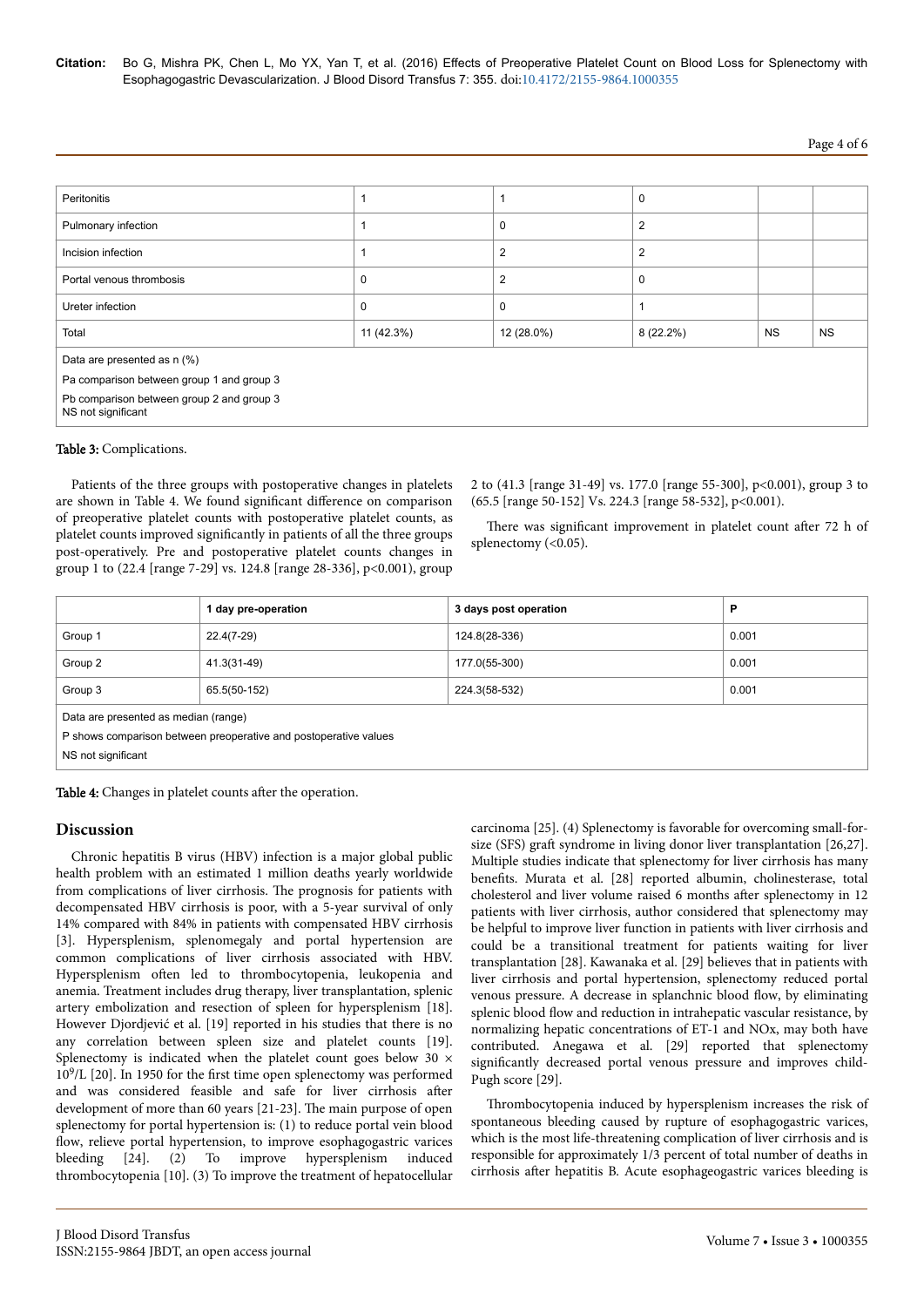associated with a mortality rate of approximately 25-30% [1]. Although clinical significant spontaneous bleeding does not occur until the platelet count is less than  $10 \times 10^9$ /L [21]. In order to prevent esophagogastric bleeding for liver cirrhosis patients, splenectomy and esophagogastric devascularization is performed for them. Institute of German Medical Association and the American Association of blood banks recommends prophylactic platelet transfusion in liver cirrhosis patients with preoperative platelet counts less than  $50 \times 10^9$ /L [11,12]. However the prophylactic platelet transfusion in patients with preoperative platelet count below  $50 \times 10^9$ /L remains controversial, some scholars believe, it is difficult to assess the role of platelet transfusion in clinical practice, because other potential factors can also cause bleeding during the operation (such as drugs, renal insufficiency, vWF) [30,31]. At present, the platelets are extremely rare blood products and at the same time many adverse effects are associated with platelet transfusion, such as fever, allergies, kidney failure, thrombosis and embolism [32]. In addition, recent studies have shown that, platelet transfusion may cause inflammatory and immune responses and may have negative effects on prognosis of malignant diseases [12].

To investigate the effects of preoperative platelet counts on blood loss for splenectomy and esophagogastric devascularization in hepatitis B associated cirrhosis patients with preoperative platelet counts less than  $50 \times 10^9$ /L, 105 patients were retrospectively divided into 3 groups based on their preoperative platelet counts:  $<$ 30  $\times$  10<sup>9</sup>/L (group 1), 30-50  $\times$  10<sup>9</sup>/L (group 2), >50  $\times$  10<sup>9</sup>/L (group 3). Liver cirrhosis is often associated with thrombocytopenia, hypersplenism associated with splenomegaly, coagulation disorder and high risk of intraoperative bleeding. As per to reduce the intraoperative bleeding, treatment were given to patients with poor liver function in manner to improve the child-pugh score [33]. In the separation of perisplenic ligaments and blood vessels, careful action were taken for hemostasis to ensure clear vision. We compared three groups to find whether there were differences in operation time, intra-operative bleeding volume, postoperative platelet counts and postoperative hospital stays. Among three groups, group 1 suffered more blood loss than other two groups but the differences were not statistically significant. There were no statistically significant differences between three groups in terms of operation time, drainage volumes, operation associated complications and hospital stays. But, PLT counts increased significantly post splenectomy in all the three groups on comparison with preoperative PLT counts and came to its normal level on 3<sup>rd</sup> day. Follow-up data requires further investigation whether the platelet counts can be maintained at a normal level for a long time.

In summary, the retrospective study we performed has some limitations. Data are not complete and this limits the power of statistical calculations. Not all the patients characteristics initially planned at the beginning of the study could be addressed in the statistical analysis due to a lack of data. Lack of some evidence like portal venous pressure and number of collateral vessels may affect our study. However, despite these limitations we think that the results of this study can be useful.

The strong relationship between portal venous pressure and number of collateral vessels should be investigated further to explore the role of prophylactic platelet transfusion during intraoperative blood loss. But, we suggest that with sufficient preoperative preparation and careful operation, splenectomy and esophagogastric devascularization can be performed in hepatitis B associated cirrhosis in patients with PLT counts less than 50  $\times$  10<sup>9</sup>/L. Hence, it is not necessary to give prophylactic platelet transfusion until patient has any risk of bleeding, Page 5 of 6

as it does not bleed until the platelet count is less than  $10 \times 10^9$ /L or 20  $\times$  10<sup>9</sup>/L. But the safe level of platelet count remain uncertain in cirrhosis patients for platelet transfusion pre splenectomy.

# **Conclusion**

According to our study we suggest that performing splenectomy and esophagogastric devascularization in hepatitis B cirrhosis patients with PLT count less than  $50 \times 10^9$ /L and  $30 \times 10^9$ /L, may improve the platelet counts postoperatively and it is not necessary to give prophylactic platelet transfusion until patient has any incidence of bleeding.

## **References**

- 1. [Cai YQ, Zhou J, Chen XD, Wang YC, Wu Z, et al. \(2011\) Laparoscopic](http://www.ncbi.nlm.nih.gov/pubmed/21681623) splenectomy is an effective [and safe intervention for hypersplenism](http://www.ncbi.nlm.nih.gov/pubmed/21681623) [secondary to liver cirrhosis. Surg Endosc 25: 3791-3797.](http://www.ncbi.nlm.nih.gov/pubmed/21681623)
- 2. [Malhotra R, Soin D, Grover P, Galhotra S, Khutan H, et al. \(2016\)](http://www.ncbi.nlm.nih.gov/pmc/articles/PMC4780172/) [Hepatitis B virus and hepatitis C virus co-infection in hemodialysis](http://www.ncbi.nlm.nih.gov/pmc/articles/PMC4780172/) [patients: A retrospective study from a tertiary care hospital of North](http://www.ncbi.nlm.nih.gov/pmc/articles/PMC4780172/) [India. J Nat Sci Biol Med 7: 72-74.](http://www.ncbi.nlm.nih.gov/pmc/articles/PMC4780172/)
- 3. [Guan R, Lui HF \(2011\) Treatment of hepatitis B in decompensated liver](http://www.ncbi.nlm.nih.gov/pubmed/21994876) [cirrhosis. Int J Hepatol 2011: 918017.](http://www.ncbi.nlm.nih.gov/pubmed/21994876)
- 4. [Datta S \(2008\) An overview of molecular epidemiology of hepatitis B](http://www.ncbi.nlm.nih.gov/pubmed/19099581) [virus \(HBV\) in India. Virol J 5: 156.](http://www.ncbi.nlm.nih.gov/pubmed/19099581)
- 5. [Bosch J, Abraldes JG, Berzigotti A, Garcia-Pagan JC \(2008\) Portal](http://www.ncbi.nlm.nih.gov/pubmed/18293274) [hypertension and gastrointestinal bleeding. Semin Liver Dis 28: 3-25.](http://www.ncbi.nlm.nih.gov/pubmed/18293274)
- 6. [Zheng X, Dou C, Yao Y, Liu Q \(2015\) A meta-analysis study of](http://www.ncbi.nlm.nih.gov/pubmed/25683070) [laparoscopic versus open splenectomy with or without esophagogastric](http://www.ncbi.nlm.nih.gov/pubmed/25683070) [devascularization in the management of liver cirrhosis and portal](http://www.ncbi.nlm.nih.gov/pubmed/25683070) [hypertension. J Laparoendosc Adv Surg Tech A 25: 103-111.](http://www.ncbi.nlm.nih.gov/pubmed/25683070)
- 7. [Sarin SK, Lahoti D, Saxena SP, Murthy NS, Makwana UK \(1992\)](http://www.ncbi.nlm.nih.gov/pubmed/1446890) Prevalence, classification [and natural history of gastric varices: A long](http://www.ncbi.nlm.nih.gov/pubmed/1446890)[term follow-up study in 568 portal hypertension patients. Hepatology 16:](http://www.ncbi.nlm.nih.gov/pubmed/1446890) [1343-1349.](http://www.ncbi.nlm.nih.gov/pubmed/1446890)
- 8. [Armonis A, Patch D, Burroughs AK \(1997\) Hepatic venous pressure](http://www.ncbi.nlm.nih.gov/pubmed/8985299) [measurement: An old test as new prognostic marker in cirrhosis?](http://www.ncbi.nlm.nih.gov/pubmed/8985299) [Hepatology 2: 245-248.](http://www.ncbi.nlm.nih.gov/pubmed/8985299)
- 9. [Elmakki E \(2012\) Hypersplenism: Review article. Journal of Biology,](http://www.iiste.org/Journals/index.php/JBAH/article/view/3279) [Agriculture and Healthcare 2: 10.](http://www.iiste.org/Journals/index.php/JBAH/article/view/3279)
- 10. [Yaccobe LM, Jaqua NT, Kenny P \(2013\) Successful treatment of bleeding](http://www.hindawi.com/journals/cris/2013/273531/) [gastric varices with splenectomy in a patient with splenic, portal, and](http://www.hindawi.com/journals/cris/2013/273531/) [mesenteric thromboses. Case Rep Surg 3: 273531.](http://www.hindawi.com/journals/cris/2013/273531/)
- 11. [Kedia S, Goyal R, Mangla V, Kumar A, Das P, et al. \(2012\) Splenectomy in](http://www.ncbi.nlm.nih.gov/pubmed/23109457) [cirrhosis with hypersplenism: improvement in cytopenias, child's status](http://www.ncbi.nlm.nih.gov/pubmed/23109457) and institution of specific [treatment for Hepatitis C with success. Ann](http://www.ncbi.nlm.nih.gov/pubmed/23109457) [Hepatol 11: 921-929.](http://www.ncbi.nlm.nih.gov/pubmed/23109457)
- 12. [Wandt H, Schäfer-Eckart K, Greinacher A \(2014\) Platelet transfusion in](http://www.ncbi.nlm.nih.gov/pubmed/25512006) [hematology, oncology and surgery. Dtsch Arztebl Int 111: 809-815.](http://www.ncbi.nlm.nih.gov/pubmed/25512006)
- 13. [Kaufman RM, Djulbegovic B, Gernsheimer T, Kleinman S, Tinmouth AT,](http://www.ncbi.nlm.nih.gov/pubmed/25383671) [et al. \(2015\) Platelet transfusion: a clinical practice guideline from the](http://www.ncbi.nlm.nih.gov/pubmed/25383671) [AABB. Ann Intern Med 162: 205-213.](http://www.ncbi.nlm.nih.gov/pubmed/25383671)
- 14. Schiffer [CA, Anderson KC, Bennett CL, Bernstein S, Elting LS, et al.](http://www.ncbi.nlm.nih.gov/pubmed/11230498) [\(2001\) Platelet transfusion for patients with cancer: clinical practice](http://www.ncbi.nlm.nih.gov/pubmed/11230498) [guidelines of the american society of clinical oncology. J Clin Oncol 19:](http://www.ncbi.nlm.nih.gov/pubmed/11230498) [1519-1538.](http://www.ncbi.nlm.nih.gov/pubmed/11230498)
- 15. [Spiegel BM, Esrailian E, Eisen G \(2007\)](http://www.ncbi.nlm.nih.gov/pubmed/17905009) Нe budget impact of endoscopic [screening for esophageal varices in cirrhosis. Gastrointest Endosc 66:](http://www.ncbi.nlm.nih.gov/pubmed/17905009) [679-692.](http://www.ncbi.nlm.nih.gov/pubmed/17905009)
- 16. [Liu Y, Li Y, Ma J, Lu L, Zhang L \(2013\) A](http://www.ncbi.nlm.nih.gov/pubmed/23773713) modified Hassab's operation for [portal hypertension: experience with 562 cases. J Surg Res 18: 463-468.](http://www.ncbi.nlm.nih.gov/pubmed/23773713)